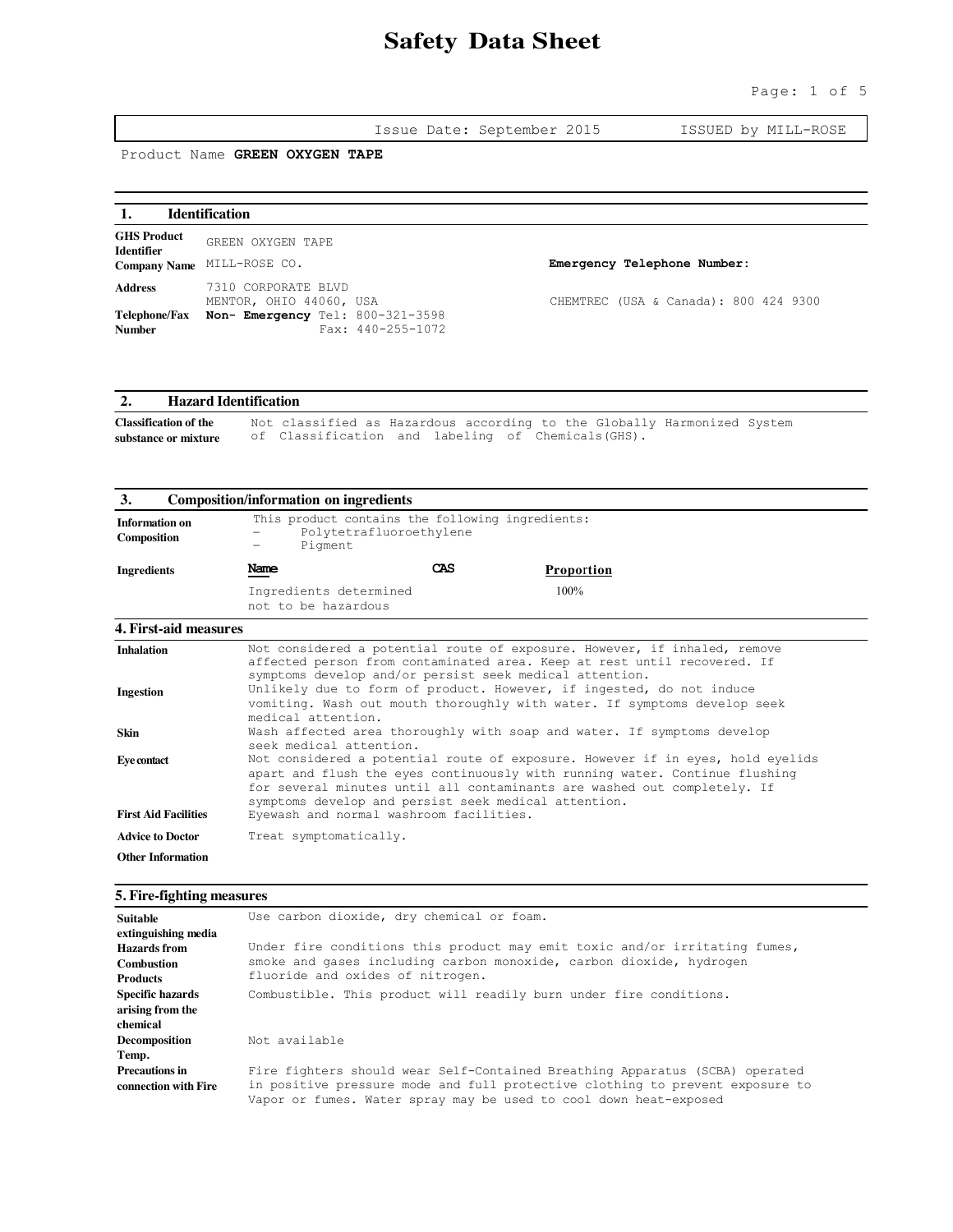# **Safety Data Sheet**

#### Page: 2 of 5

|                                                                              | Issue Date: September 2015<br>ISSUED by MILL-ROSE                                                                                                                                                                                                                                                                                                                                        |  |  |  |  |
|------------------------------------------------------------------------------|------------------------------------------------------------------------------------------------------------------------------------------------------------------------------------------------------------------------------------------------------------------------------------------------------------------------------------------------------------------------------------------|--|--|--|--|
|                                                                              | Product Name GREEN OXYGEN TAPE                                                                                                                                                                                                                                                                                                                                                           |  |  |  |  |
|                                                                              |                                                                                                                                                                                                                                                                                                                                                                                          |  |  |  |  |
|                                                                              | containers. Fight fire from safe location. This product should be<br>prevented from entering drains and watercourses.                                                                                                                                                                                                                                                                    |  |  |  |  |
| <b>6. Accidental release measures</b>                                        |                                                                                                                                                                                                                                                                                                                                                                                          |  |  |  |  |
| Personal precautions,<br>protective equipment<br>and emergency<br>procedures | Wear appropriate personal protective equipment and clothing to prevent<br>exposure. Collect the material and place into a suitable labeled container.<br>Dispose of waste according to the applicable local and national regulations.<br>If contamination of sewers or waterways occurs inform the local water and<br>waste management authorities in accordance with local regulations. |  |  |  |  |
| 7. Handling and storage                                                      |                                                                                                                                                                                                                                                                                                                                                                                          |  |  |  |  |
|                                                                              |                                                                                                                                                                                                                                                                                                                                                                                          |  |  |  |  |
| <b>Precautions for Safe</b><br>Handling                                      | Avoid exposure. Use only in a well ventilated area. Keep containers tightly<br>closed. Prevent the build up of dusts, mists or vapors in the work<br>atmosphere. Maintain high standards of personal hygiene i.e. washing hands<br>prior to eating, drinking, smoking or using toilet facilities.                                                                                        |  |  |  |  |
| <b>Conditions for safe</b>                                                   | Store in a cool, dry, well-ventilated area, out of direct sunlight. Ensure that                                                                                                                                                                                                                                                                                                          |  |  |  |  |
| storage, including                                                           | storage conditions comply with applicable local and national regulations.                                                                                                                                                                                                                                                                                                                |  |  |  |  |
| any incompatibilities                                                        | Recommended operating temperatures: $-260^{\circ}C (-436^{\circ}F)$ to $260^{\circ}C (+500^{\circ}F)$                                                                                                                                                                                                                                                                                    |  |  |  |  |
| Handling<br><b>Temperatures</b>                                              |                                                                                                                                                                                                                                                                                                                                                                                          |  |  |  |  |
| Storage                                                                      | Store below $260^{\circ}$ C(500 $^{\circ}$ F).                                                                                                                                                                                                                                                                                                                                           |  |  |  |  |
| <b>Temperatures</b>                                                          |                                                                                                                                                                                                                                                                                                                                                                                          |  |  |  |  |
|                                                                              | 8. Exposure controls/personal protection                                                                                                                                                                                                                                                                                                                                                 |  |  |  |  |
| Occupational<br>exposure limit values                                        | No exposure value assigned for this material.<br>Available exposure limits for decomposition products are given below:                                                                                                                                                                                                                                                                   |  |  |  |  |
|                                                                              | Substance<br>TWA<br>STEL<br>NOTICES<br>ppm $mq/m^3$ ppm $mq/m^3$                                                                                                                                                                                                                                                                                                                         |  |  |  |  |
|                                                                              | 2.6<br>Hydrogen fluoride<br>3<br>Peak Limitation                                                                                                                                                                                                                                                                                                                                         |  |  |  |  |
|                                                                              | TWA (Time Weighted Average): The average airborne concentration of a<br>particular substance when calculated over a normal eight-hour working day,<br>for a five-day week.                                                                                                                                                                                                               |  |  |  |  |
|                                                                              | STEL (Short Term Exposure Limit): The average airborne concentration over a                                                                                                                                                                                                                                                                                                              |  |  |  |  |
|                                                                              | 15 minute period which should not be exceeded at any time during a normal                                                                                                                                                                                                                                                                                                                |  |  |  |  |
|                                                                              | eight-hour workday.<br>Peak Limitation: A ceiling concentration which should not be exceeded over<br>a measurement period which should be as short as possible but not exceeding<br>15 minutes.                                                                                                                                                                                          |  |  |  |  |
| <b>Biological Limit</b><br>Values                                            | No biological limits allocated.                                                                                                                                                                                                                                                                                                                                                          |  |  |  |  |
| Appropriate<br>engineering controls                                          | Use with good general ventilation.                                                                                                                                                                                                                                                                                                                                                       |  |  |  |  |
| <b>Respiratory</b><br><b>Protection</b>                                      | None required, when used as intended.                                                                                                                                                                                                                                                                                                                                                    |  |  |  |  |
| <b>Eye Protection</b>                                                        | None required, when used as intended.                                                                                                                                                                                                                                                                                                                                                    |  |  |  |  |
| <b>Hand Protection</b>                                                       | None required, when used as intended.                                                                                                                                                                                                                                                                                                                                                    |  |  |  |  |
| <b>Body Protection</b>                                                       | Suitable protective work wear, e.g. cotton overalls buttoned at neck and<br>wrist is recommended.                                                                                                                                                                                                                                                                                        |  |  |  |  |

### **9. Physical and chemical properties**

| Appearance           |                      |
|----------------------|----------------------|
| <b>Color Odor</b>    | Solid polymeric film |
| <b>Decomposition</b> | Green                |
| <b>Temperature</b>   | Odorless             |
|                      | Not available        |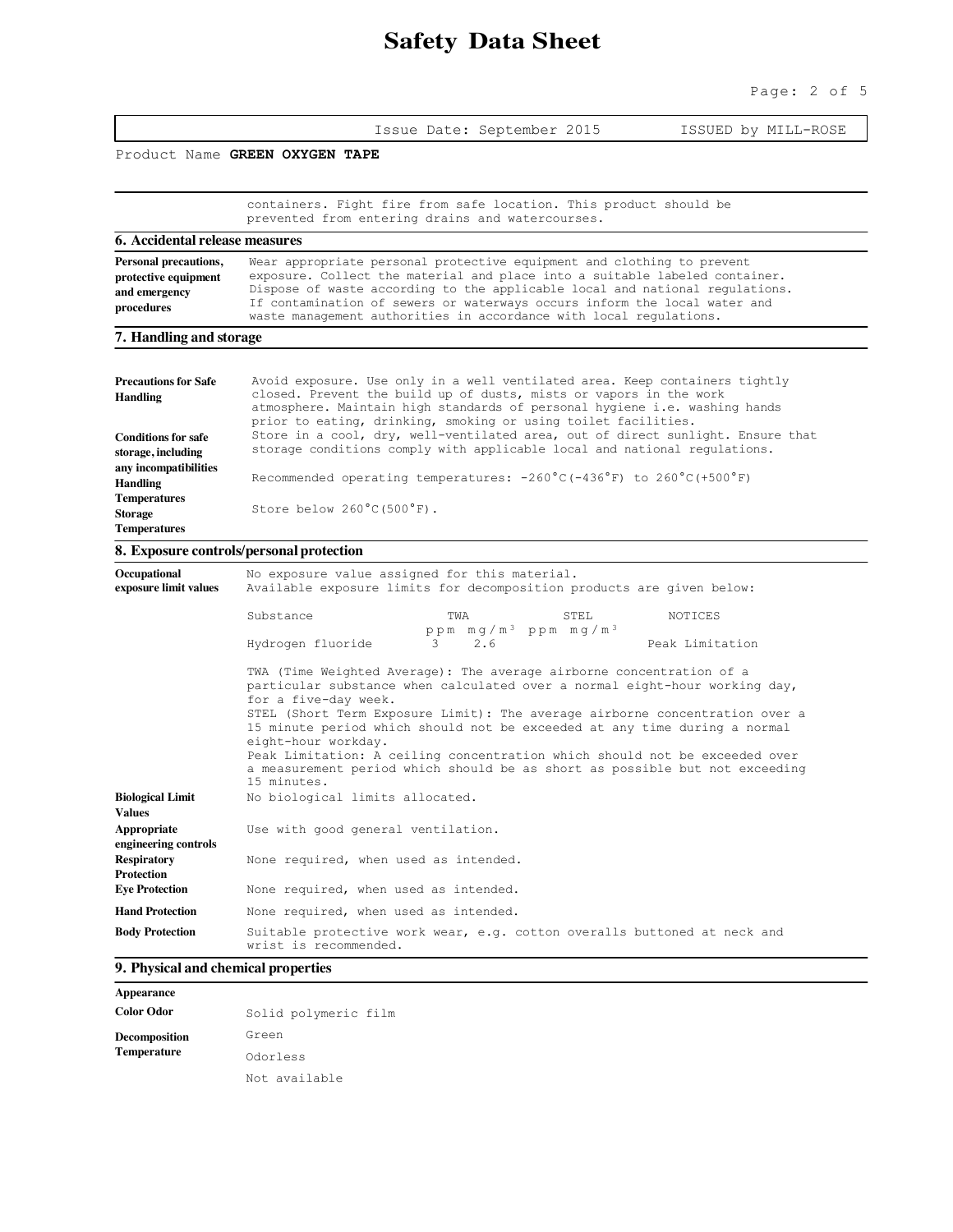# **Safety Data Sheet**

Page: 3 of 5

```
Issue Date: September 2015 ISSUED by MILL-ROSE
```
Product Name **GREEN OXYGEN TAPE**

| <b>Melting Point</b>                              | available<br>Not  |
|---------------------------------------------------|-------------------|
| <b>Boiling Point</b>                              | Not available     |
| <b>Solubility in Water</b>                        | Insoluble         |
| <b>Specific Gravity</b>                           | 2.1               |
| PH                                                | Not applicable    |
| <b>Vapor Pressure</b>                             | Not applicable    |
| <b>Vapor Density</b><br>$(Air=1)$                 | Not available     |
| <b>Evaporation Rate</b>                           | Not available     |
| <b>Odor Threshold</b>                             | Not available     |
| <b>Viscosity</b>                                  | Not applicable    |
| <b>Partition Coefficient:</b><br>n-octanol/water  | Not available     |
| <b>Flash Point</b>                                | Not applicable    |
| <b>Flammability</b>                               | Not flammable     |
| <b>Auto-Ignition</b>                              | Not self igniting |
| <b>Temperature</b><br><b>Explosion Limit -</b>    | Not applicable    |
| <b>Upper</b><br><b>Explosion Limit -</b><br>Lower | Not applicable    |
| 10. Stability and reactivity                      |                   |

| Reactivity                                           | Reacts with incompatible materials.                                                                                                                                                                                                                                                                                                                                                             |
|------------------------------------------------------|-------------------------------------------------------------------------------------------------------------------------------------------------------------------------------------------------------------------------------------------------------------------------------------------------------------------------------------------------------------------------------------------------|
| <b>Chemical Stability</b>                            | Stable under normal conditions of storage and handling.                                                                                                                                                                                                                                                                                                                                         |
| <b>Conditions to Avoid</b>                           | Heat and sources of ignition. Temperatures >260°C (500°F)                                                                                                                                                                                                                                                                                                                                       |
| Incompatible<br><b>Materials</b>                     | Strong oxidizing agents. Alkali metals, extremely potent oxidizers e.g.<br>fluorine, chlorine tri-fluoride, 80% NaOH or KOH, metal hydrides such as<br>boranes (e.g. B2H6) aluminum chloride, ammonia, certain amines (R-NH2)<br>imines (RH-NH) and 70% nitric acid at temperatures near $260^{\circ}C(500^{\circ}F)$ .                                                                         |
| <b>Hazardous</b><br>Decomposition<br><b>Products</b> | Thermal decomposition may result in the release of toxic and/or<br>irritating fumes including carbon monoxide, hydrogen fluoride and carbon<br>dioxide. Carbonyl fluoride is the main decomposition product formed when<br>PTFE is subjected to extended exposure at normal sintering temperatures<br>$400^{\circ}$ C(752°F). Carbonyl fluoride is immediately converted to highly<br>corrosive |
| <b>Possibility of</b>                                | Reacts with incompatible materials.                                                                                                                                                                                                                                                                                                                                                             |
| hazardous reactions                                  |                                                                                                                                                                                                                                                                                                                                                                                                 |

#### **11. ToxicologicalInformation**

| Toxicology         | No toxicology data available for this product.                                                                                                                                                                                                                     |
|--------------------|--------------------------------------------------------------------------------------------------------------------------------------------------------------------------------------------------------------------------------------------------------------------|
| <b>Information</b> |                                                                                                                                                                                                                                                                    |
|                    | No toxicity was observed in male/female rats fed PTFE (up to 25%) for 90<br>days. Local sarcomas were induced in mice and rats implanted subcutaneously<br>or intraperitoneally with PTFE. However, this is not considered relevant to<br>normal industrial usage. |
| <b>Ingestion</b>   | Ingestion unlikely due to form of product. Ingestion of this product<br>may irritate the gastric tract causing nausea and vomiting.                                                                                                                                |
| <b>Inhalation</b>  | No adverse effects expected. The material is not normally an inhalation hazard<br>at temperatures below 260°C(500°F) as it remains an inert solid. However,<br>exposure to<br>thermal degradation products at temperatures above 260°C(500°F) or fumes from        |
|                    | tobacco                                                                                                                                                                                                                                                            |
|                    | contaminated with particles of the product may result in polymer fume fever or                                                                                                                                                                                     |
|                    | influenza-like symptoms (chills, headaches, difficulty in breathing and fever).<br>Symptoms may appear several hours after exposure but will disappear within                                                                                                      |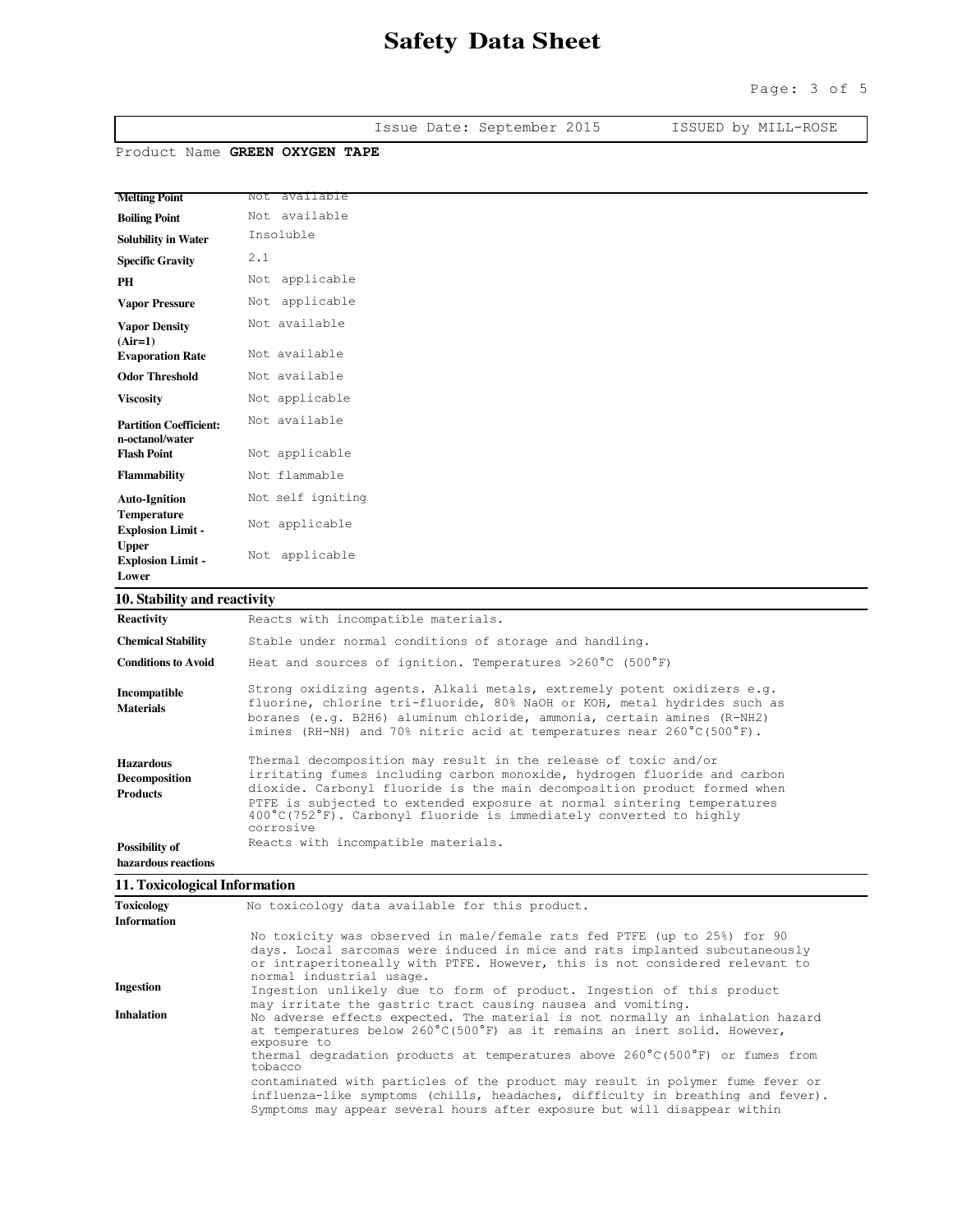Issue Date: September 2015 ISSUED by MILL-ROSE

Product Name **GREEN OXYGEN TAPE**

| Skin                                     | 24-48 hours. There are exposure standards for decomposition products.<br>May be irritating to skin. The symptoms may include redness, itching<br>and swelling.          |
|------------------------------------------|-------------------------------------------------------------------------------------------------------------------------------------------------------------------------|
| Eve                                      | Eye contact may cause mechanical irritation. May result in mild abrasion.                                                                                               |
| <b>Respiratory</b><br>sensitization      | Not expected to be a respiratory sensitizer.                                                                                                                            |
| <b>Skin Sensitization</b>                | Not expected to be a skin sensitizer.                                                                                                                                   |
| Germ cell<br>mutagenicity                | Not considered to be a mutagenic hazard.                                                                                                                                |
| Carcinogenicity                          | Polytetrafluoroethylene is listed as a Group 3: Not classifiable as to<br>carcinogenicity to humans according to International Agency for Research<br>on Cancer (IARC). |
| Reproductive                             | Not considered to be toxic to reproduction.                                                                                                                             |
| <b>Toxicity STOT-</b><br>single exposure | Not expected to cause toxicity to a specific target organ.                                                                                                              |
| STOT-repeated<br>exposure<br>Aspiration  | Not expected to cause toxicity to a specific target organ.                                                                                                              |
| Hazard                                   | Not considered to be an aspiration hazard.                                                                                                                              |

### **12. Ecological information**

| Ecotoxicity                                                | No ecological data are available for this material.          |
|------------------------------------------------------------|--------------------------------------------------------------|
| <b>Persistence and</b><br>degradability<br><b>Mobility</b> | Not available<br>Not available                               |
| <b>Bioaccumulative</b>                                     | Not available                                                |
| <b>Potential</b><br><b>Other Adverse</b><br><b>Effects</b> | Not available                                                |
| <b>Environmental</b><br>Protection                         | Prevent this material entering waterways, drains and sewers. |

#### **13. Disposal considerations**

| <b>Disposal</b>       | The disposal of the spilled or waste material must be done in accordance with |
|-----------------------|-------------------------------------------------------------------------------|
| <b>Considerations</b> | applicable local and national regulations.                                    |

### **14. Transport information**

| <b>Transport</b><br>Information         | Road and Rail Transport<br>Not classified as Dangerous Goods.<br>Marine Transport (IMO/IMDG):                                                                                                 |
|-----------------------------------------|-----------------------------------------------------------------------------------------------------------------------------------------------------------------------------------------------|
|                                         | Not classified as Dangerous Goods by the criteria of the International<br>Maritime Dangerous Goods Code (IMDG Code) for transport by sea.                                                     |
|                                         | Air Transport (ICAO/IATA):<br>Not classified as Dangerous Goods by the criteria of the International Air<br>Transport Association (IATA) Dangerous Goods Regulations for transport by<br>Air. |
| <b>IMDG Marine</b><br>pollutant         | Nο                                                                                                                                                                                            |
| 15. Regulatory information              |                                                                                                                                                                                               |
| <b>Regulatory</b><br><b>Information</b> | Not classified as Hazardous according to the Globally Harmonized System<br>of Classification and labeling of Chemicals (GHS).                                                                 |
|                                         | Not classified as a Scheduled Poison according to the Standard for the<br>Uniform Scheduling of Medicines and Poisons (SUSMP).<br>Not Scheduled                                               |